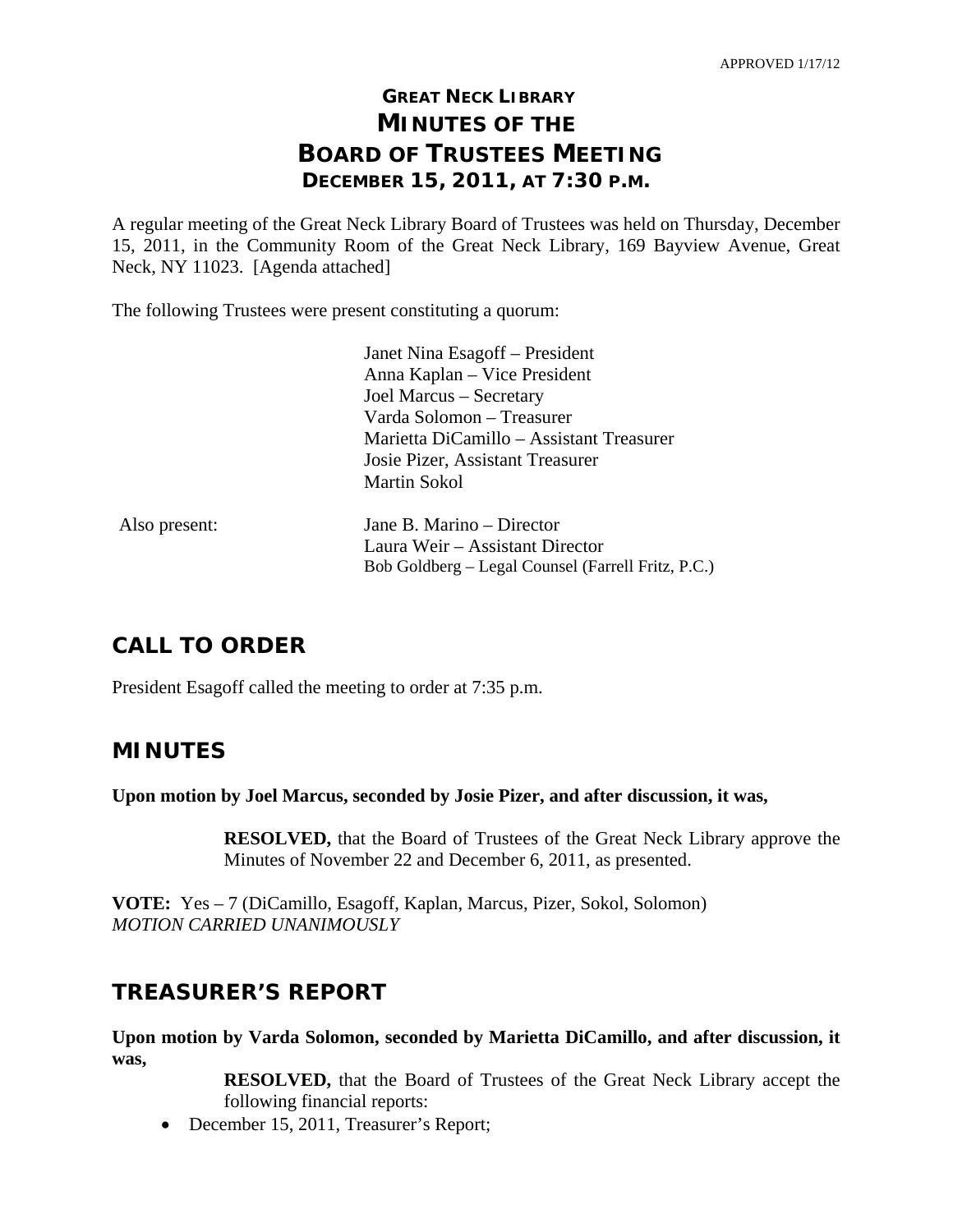Warrant dated November 19, 2011 through December 9, 2011 for Paid checks numbered 0030060 through 0030065, and 43954 through 43970 and Checks To-Be-Paid numbered 43971 through 44070 the sums set against their respective names, amounting in the aggregate to \$173,209.49;

 $\overline{a}$  , and the contribution of the contribution of the contribution of the contribution of the contribution of the contribution of the contribution of the contribution of the contribution of the contribution of the co

• Payroll Warrants for pay dates November 3, 2011 and November 17, 2011, in the amounts of \$177,556.76 and \$175,348.37 respectively for a total of \$352,905.13.

Trustee DiCamillo inquired when the wording that *The Treasurer has reviewed the warrants* was omitted from the resolution. She asked for it to be restored for future resolutions to which everyone agreed.

[Note: At the December 21, 2010 Board meeting, Trustee Pizer asked that the reading of the Treasurer's report be discontinued since it was already discussed at the Finance Committee meeting. The Director checked the Board Policy Manual and there was nothing therein to address this issue directly, except that the Treasurer's Report should be accepted by a majority vote of the Board. Beginning with the January 25, 2011, Board meeting the resolution was voted on collectively for all four parts of the Treasurer's Report at which time the wording was dropped.]

**VOTE:** Yes – 7 (DiCamillo, Esagoff, Kaplan, Marcus, Pizer, Sokol, Solomon) *MOTION CARRIED UNANIMOUSLY* 

# **PERSONNEL CHANGES**

## **Upon motion by Marietta DiCamillo, seconded by Josie Pizer, and after discussion, it was,**

**RESOLVED,** that the Board of Trustees of the Great Neck Library accept the Personnel Changes of November 2011, as presented and reviewed.

**VOTE:** Yes – 7 (DiCamillo, Esagoff, Kaplan, Marcus, Pizer, Sokol, Solomon) *MOTION CARRIED UNANIMOUSLY* 

## **Trustee Resignation**

President Esagoff informed the Board that Trustee Kaplan is resigning from the Board to pursue other interests to benefit the community. Trustee Kaplan was thanked for her service and contributions to the Library Board and the community. She then officially handed in her letter of resignation. Trustee Kaplan was presented with a certificate of appreciation for her years of service on the Board in the capacity as Assistant Treasurer and Vice President. Director Marino also presented her with a gift as a token of thanks for everything Trustee Kaplan did for her personally and for the Library.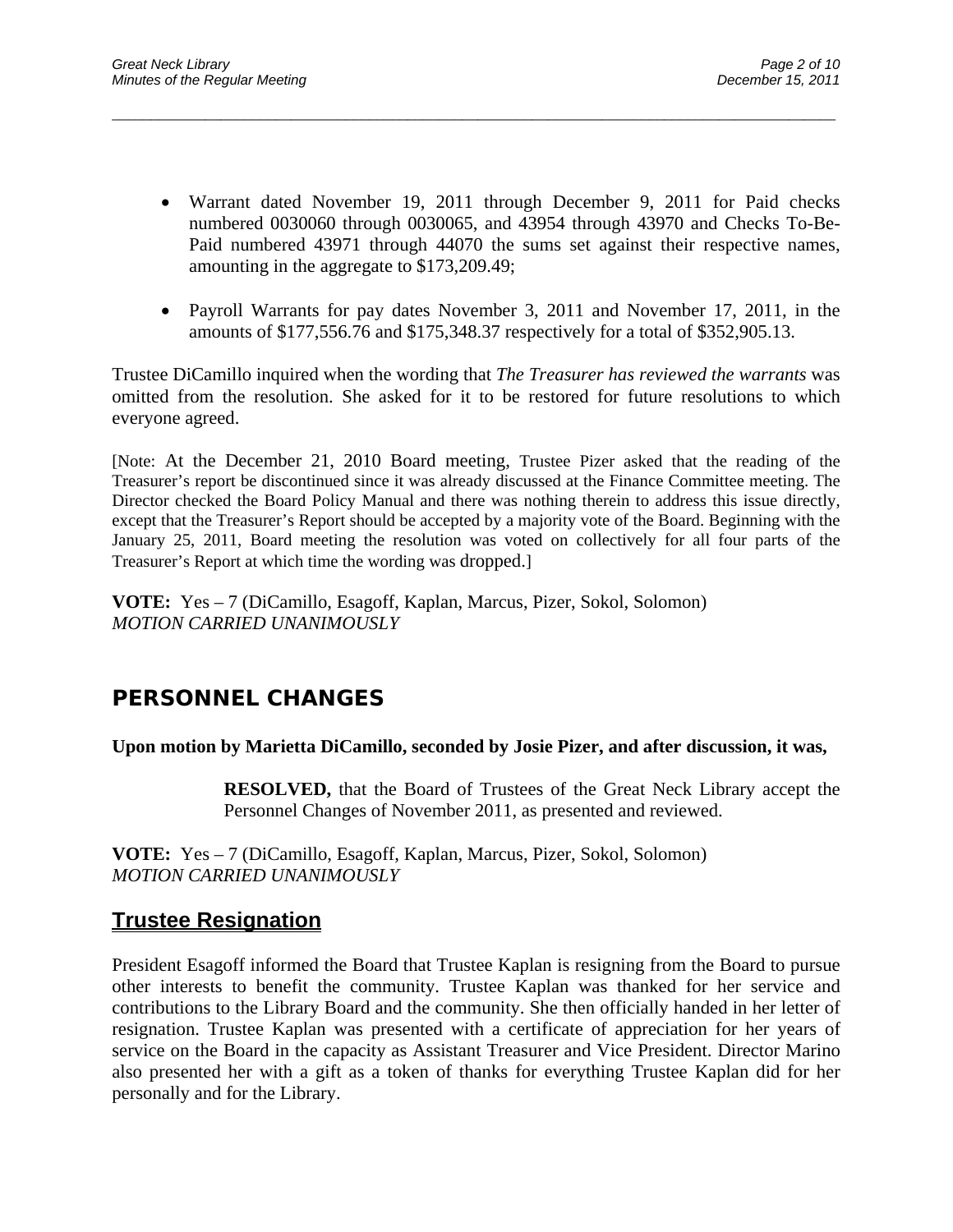Trustee Kaplan then thanked everyone and stated that it was her honor and privilege to serve on this Board and she will continue to be very much involved and looking forward to a new building and the whole community working together and resolving differences to make this public place a wonderful building for the whole community.

 $\overline{a}$  , and the contribution of the contribution of the contribution of the contribution of the contribution of the contribution of the contribution of the contribution of the contribution of the contribution of the co

# **REPORTS**

Below is the text of the written reports:

## **Finance Committee**

December 13, 2011, 7:30 p.m., Multi-Purpose Room.

In Attendance:Chair Varda Solomon, Trustee Marietta DiCamillo, Trustee Josie Pizer, Library Director Jane Marino, Assistant Library Director Laura Weir, Business Manager Neil Zitofsky.

Call to order**:** Treasurer Solomon called the meeting to order at 7:35 pm.

#### Old Business

**Construction Manager for Cooling Tower Project.** Director Marino reported to the committee that a contract has been drafted for the project and will be sent to the Board for their review and approval at the January meeting.

**Generator Proposal.** Ms. Marino reported on the proposal put together by the Maintenance and Computer Departments for a generator to supply power to the computer room at Main during blackouts. This has been an issue for the last several occurrences when a storm knocked out power to Main, but two or all of the branches had power. But since there was no power to the server room in Main, they had no computers or telephone service.

Although the committee agreed that there is a need for a generator, they could not recommend that this be considered by the full board until two more written quotes were procured, as stated in our Financial Policy. Ms. Marino stated that she would follow up and try to procure more quotes.

#### Regular Activities

**2010 Budget Reallocation.** Mr. Zitofsky took the board through each section of the operating budget for 2011 to indicate those areas where money had been both overspent and underspent, making adjustments in all areas where needed so that sufficient money would be available until year end. NZ predicts a surplus to budget for 2011 of approximately \$187,000.

Trustee DiCamillo asked for an analysis of this surplus as compared to revenue and the Business Manager will follow up with this information. Mr. Zitofsky has indicated that income will be a (surplus, deficit) to budget for 2011.

**Review of Check Warrants and Check Register.** Mr. Zitofsky reviewed the current warrant for the committee and answered any questions that came up. Trustee DiCamillo wanted to know whether all obligations for the Main Building project had been satisfied. JM indicated that there was one outstanding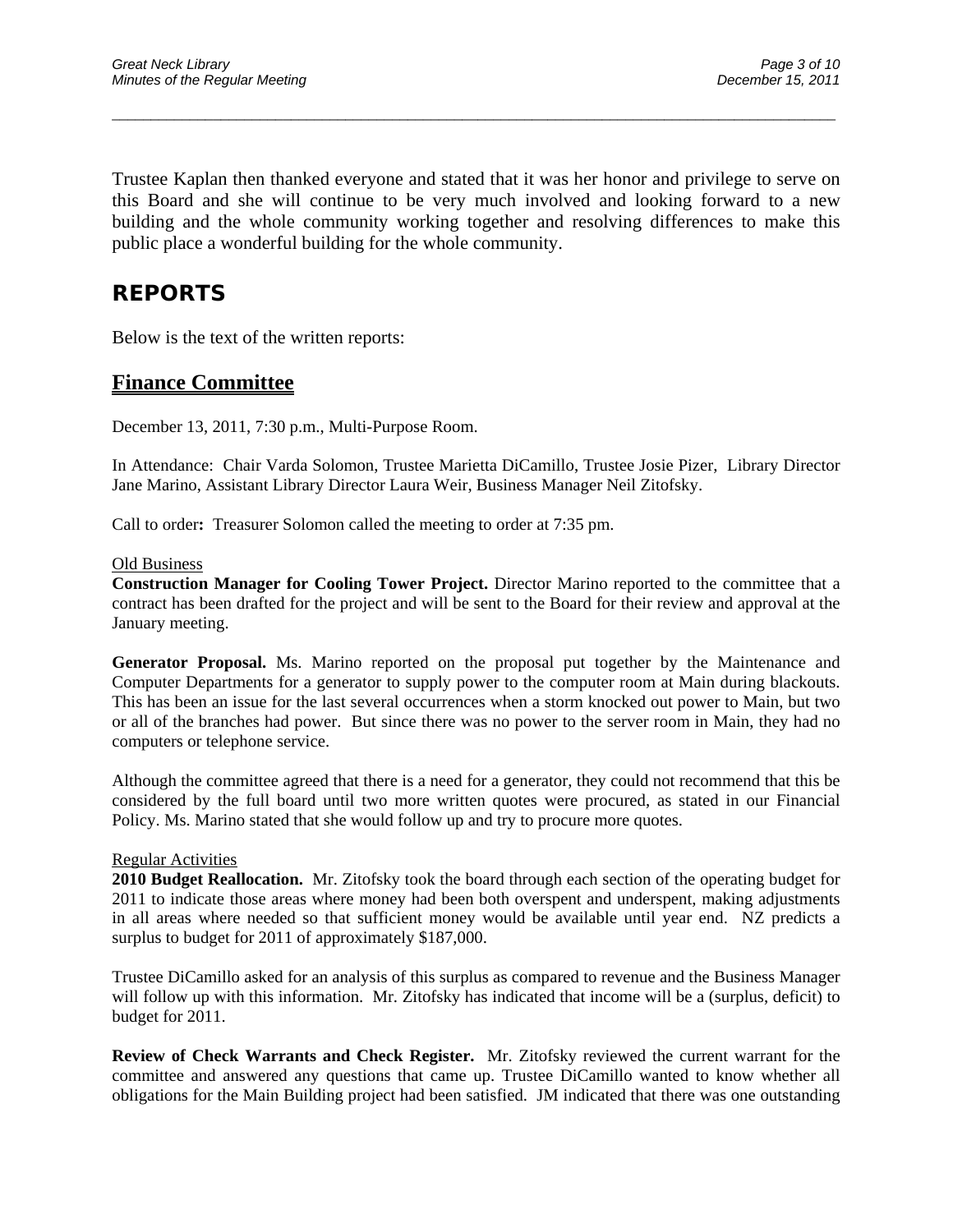invoice from Aggreko, the cooling tower vendor that needed to be paid. The current warrant also contained an invoice from Dattner for the additional work that was necessary for the site plan approval.

 $\overline{a}$  , and the contribution of the contribution of the contribution of the contribution of the contribution of the contribution of the contribution of the contribution of the contribution of the contribution of the co

**Review of Monthly Statements.** The Business Manager reviewed the statements, answering questions from the committee, particularly on the Automated Library Fund.

There being no further discussion, the committee signed checks. The meeting was adjourned with one further meeting, on January 12, prior to reorganization on January 24, 2012.

## **Policy/Bylaws Committee**

Monday, November 21, 2011 - 7:30 pm, Station Branch

In Attendance:Marietta DiCamillo, Chair; Josie Pizer, Trustee, Anna Kaplan, Trustee; Janet Nina Esagoff, Board President; Jane B. Marino, Library Director; Laura L. Weir, Assistant Library Director

#### Old Business

**1. Workplace Violence Prevention Policy.** Ms. Weir presented the committee with copies of the draft Workplace Violence Prevention Policy Program for their review and feedback. Once that is received it will be sent to the attorneys for review.

**2. Meeting Room Policy (Section 800-10).** Trustee DiCamillo led the discussion of the proposed changes to the meeting room policy, specifically as to fees currently being charged and the proposed changes in those fees. This is a follow-up to a previous committee discussion. After discussion, the committee made the following recommendations:

- Currently the library charges \$25 for use of the community room between the hours of 10:00 am and 8:45 pm. This fee is charged regardless of the length of the meeting.
- The Committee recommends that this charge be increased to \$40.00 for a meeting of 3 hours or less and \$50 for a meeting lasting 4-6 hours.
- The Committee further recommends that for any meeting lasting beyond the library's normal closing time, there will be a \$25 per hour additional charge.
- This new fee structure will apply to the three library locations where there is a Community Room: Main, Station and Parkville.
- All payments must be made to the Director's office in Main, regardless of the location of the meeting.

**3. Staff Manual.** Ms. Weir handed draft copies of a proposed Staff Manual for their review and feedback.

**4. Follow Up on Museum Pass Policy, Circulation Policy and Fire Drill.** The Library Director advised the committee on the current status of the Museum Pass policy. The new circulation system, first-come, first-served is working well and has been received well by the community. Patrons who use Main can get whatever pass is on the shelf the same day and patrons who use a branch can request a pass they see is on the shelf through the catalog and it will be delivered to the branch the next day. She further advised the committee that the Express Collection has not yet been put into effect, but she hopes to have it up and running early in 2012. Ms. Marino reported on a successful fire drill that took place over the summer. The staff and public all responded well. The Fire Chief was on hand and it was declared a success.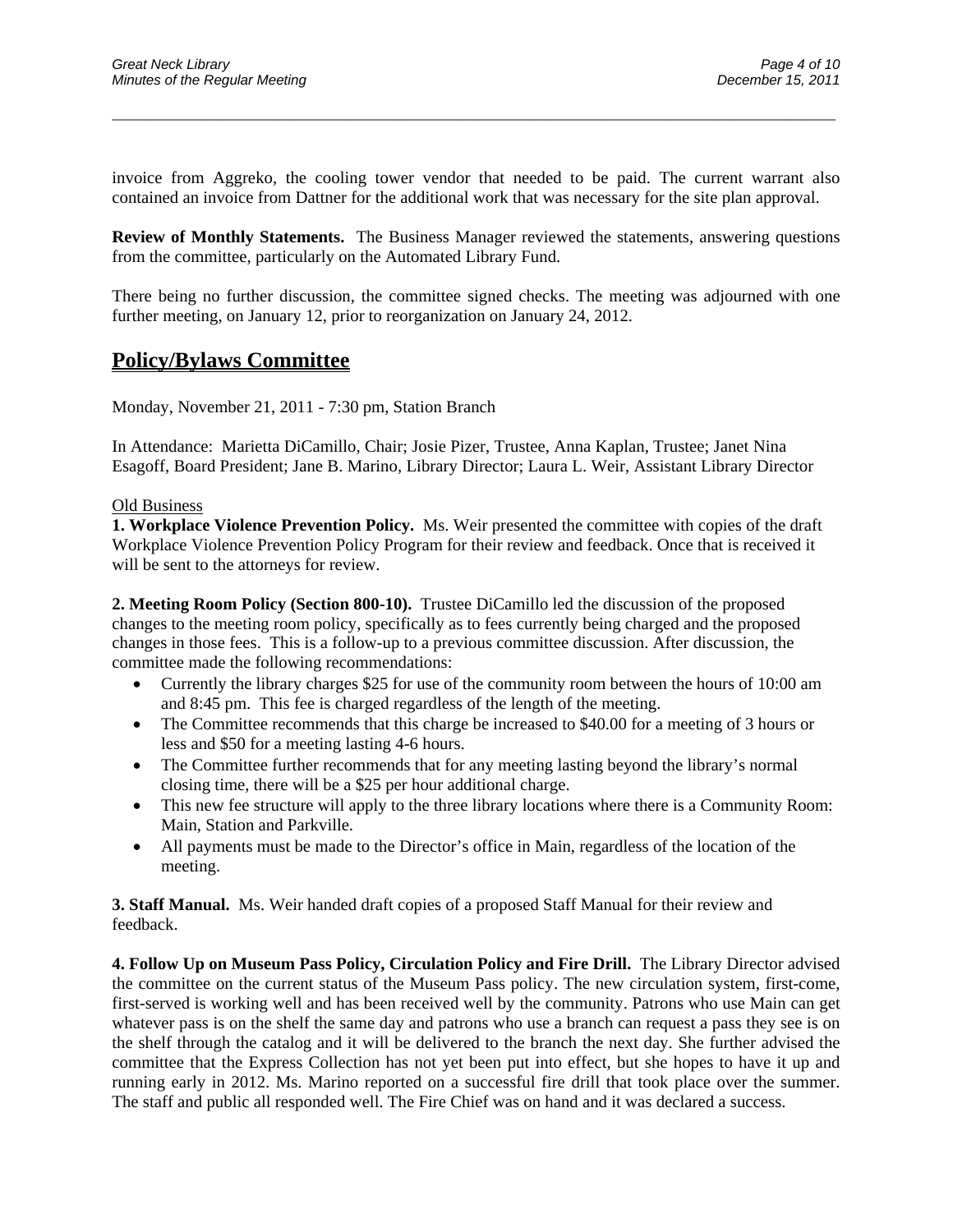#### New Business

**1. Non-Smoking Policy for Library grounds.** The Library Director recommended to the committee that the two current places in the policy manual, Section 500-30 and Section 800-10 be updated to reflect the prohibition of smoking anywhere on Library grounds. This request was prompted from a health standpoint, not only for the public but for the staff who many times will smell cigarette smoke as it gets drawn back into the building through air vents. The Committee agreed and this proposal will be on the December 15 Board agenda.

 $\overline{a}$  , and the contribution of the contribution of the contribution of the contribution of the contribution of the contribution of the contribution of the contribution of the contribution of the contribution of the co

There being no further business, Chair DiCamillo adjourned the meeting at 8:40 p.m.

## **Assistant Director** (Laura Weir)

#### Policy Committee

I have been working with Jane Marino and the Policy Committee to create an Employee Manual that is separate from both the Library Board of Trustees Policy Manual and the Collective Bargaining Agreement. This Employee Manual compiles information from both documents and is meant to provide guidance to new and to seasoned employees on matters pertaining to specific job and personnel related questions.

Since the spring of 2011, I have been working with the Workplace Violence Prevention Committee to put a Workplace Violence Prevention Program in place at the Great Neck Library. This involved Risk Determination and Evaluation, Hazard Control, Employee Training, Employee Involvement and Response and a review of accidents and incident reports to spot trends. All this activity will culminate with a written Workplace Violence Prevention Policy accepted by the Library Board. Both these projects will be brought before the Policy Committee for discussion and review at our next meeting.

#### Audiovisual Department

Audiovisual Librarian Pam Levin reports very enthusiastically that "A digital downloading eBook explosion is happening at the Library." Circulation of eBooks has increased significantly, up 475% from last November to this November. Although still very popular, downloading has shifted from eAudiobooks to eBooks. Statistics for the month of November 2011 show 181 downloads of eAudiobooks and 685 downloads of eBooks. The availability of mobile devices such as Kindle, iPads, iPhones, Nook readers, etc., allows use of this service to more patrons than ever before. The AV department is kept very busy helping patrons download digital books to new mobile devices. Pam gives special thanks to Kashmira Shah for her patience in teaching downloading techniques to anxious patrons and for her mastery in learning the downloading procedures for so many different devices. New, popular titles are being added nearly every day to the Overdrive website and more publishers are participating in the service.

#### **Station Branch**

The elevator in the Gardens at Great Neck shopping center is slated for a major overhaul. The landlord's office reports that a contact has been signed and work is expected to begin in January. All new mechanisms will be installed. The only piece of equipment left from the original elevator will be the cab itself. Kabro Associates will contact all tenants when the work is about to start. The Station Branch will be inconvenienced while the work is completed; however, Station staff has had to help people down the stairs when the elevator is broken and have had to haul up books from the book drop in plastic bags when the elevator does not work, so they look forward to a smooth running elevator.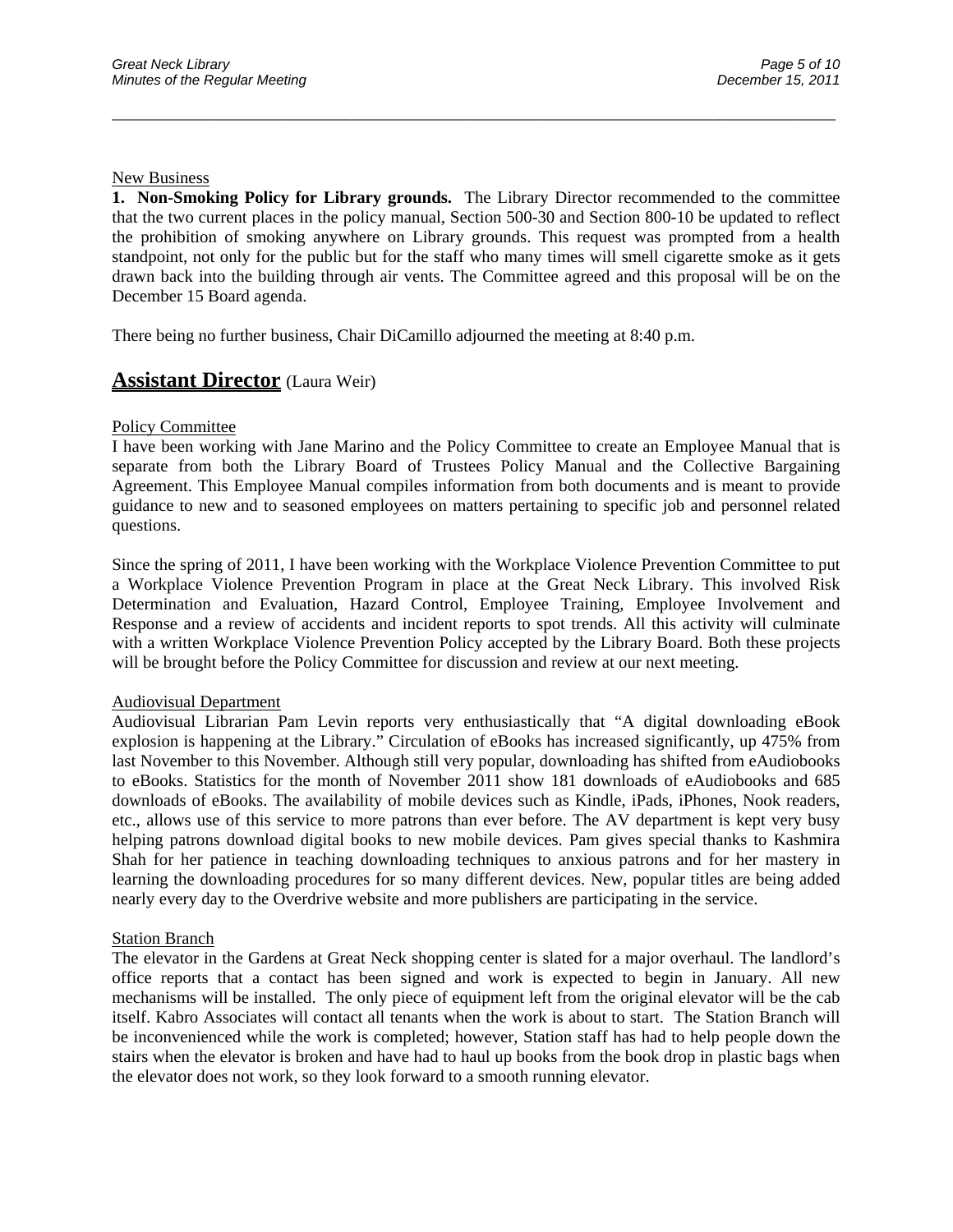Unfortunately, new leaks appeared in the Station Branch ceiling after the heavy rain on December 7, 2011. At this writing on December  $8<sup>th</sup>$ , the landlord's office is aware of the situation and promised to send someone over to examine the problem.

 $\overline{a}$  , and the contribution of the contribution of the contribution of the contribution of the contribution of the contribution of the contribution of the contribution of the contribution of the contribution of the co

#### Food Drive

Island Harvest picked up 55 cartons of food donated by staff and the community during our November 2011 Food Drive. Doreen Principe, program coordinator, called to say that we contributed 800 pounds of food to the food bank.

## **Library Director** (Jane B. Marino)

#### Personnel

As you know, we are currently in negotiations for the staff Collective Bargaining Agreement which expires on December 31, 2011. A new staff ad-hoc committee, the "Digital Services Committee" which was the brain child of Justin Fuchs and Michael Cruz, had its first meeting on December 8<sup>th</sup> and its goal is to expand and improve our digital services on all levels and to expand and improve our web presence in order to reach a wider range of patrons. The Committee plans to meet once a month. Michael Cruz, however, has resigned his position with GNL and has moved on to a position in an academic library and while we will miss him, we wish him well in his new endeavors.

At this final Board Meeting of the year, I would like to thank all the staff members who continue to serve on the Authors @ GNL committee. We have hosted 14 author events this year and it was an eclectic group of offerings. We have been delighted to welcome such authors as Julie Orringer, Linda Fairstein, Pete Hamill and Jeffrey Lyons as well as a panel of audio-book performers and a panel of writers who all hailed from Great Neck. The program, entitled "Girls from the Hood" spoke glowingly of their years at Great Neck and Levels.

In 2012, we are scheduled to welcome Joe Nocera, Lucette Lagnado, Martin Fletcher and Amy Bloom who will be our "Great Neck Reads" author with her best-selling book, *Away.* The members of the committee are Janet Schneider, Jonathan Aubrey, Kathleen Cotter, Courtney Greenblatt, Marjorie Chodosch, Pam Levin, Justin Fuchs, Denise Liggio, Janet Gillen and Laura Weir. Our recently expanded committee hopes to build on the single Young Adult program offered this year and offer some children's authors as well.

I would also like to thank the hard-working and dedicated members of the Music Advisory Committee, chaired by Gabe Chieco, who already have their entire 2012 slate of programs scheduled. The committee celebrated its  $40<sup>th</sup>$  anniversary this year. The other members are Beatrice Aubrey, Helen Bishop, Sandy Cadieu, Mary Dehn and Michele Ganz. A sincere thank-you goes to all of them for their hard work and exquisite taste in music. Their first program for 2012 will be on March 18<sup>th</sup> and will feature a trio of Bart Feller on flute, Frances Rowell on cello and Linda Mark on piano.

The staff was saddened to learn of the death of Helene Hall, who worked at the Great Neck library of 25 years from 1980 until 2005 and was a dedicated reference librarian known for her extensive knowledge of literature and theater.

#### Building Renovation

I have begun to contact a short list of the people who volunteered to help the library by serving on the Building Renovation Advisory Committee. We hope to have a final list by year's end and I will sit down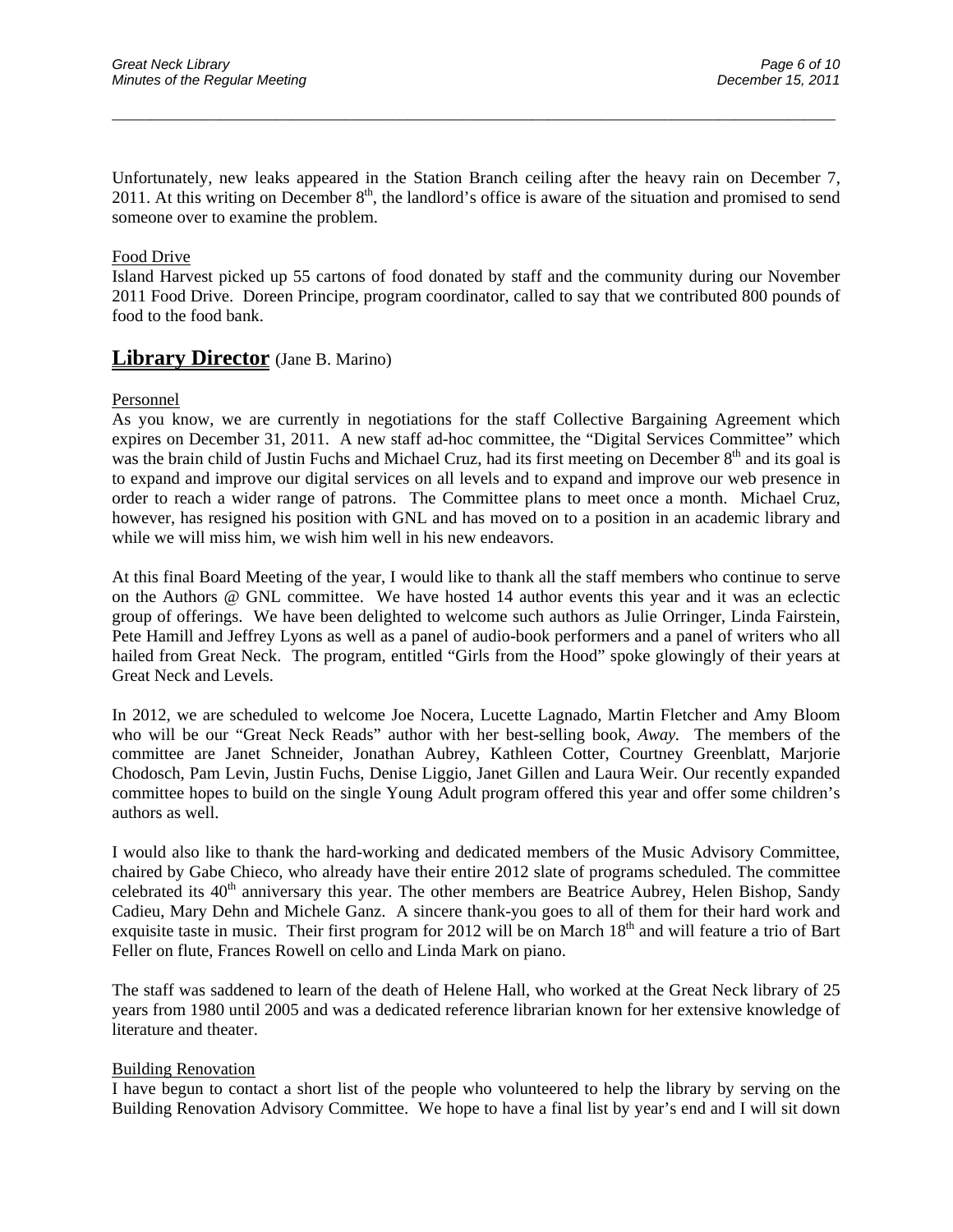with the Committee Chair, Trustee DiCamillo, to set up a schedule. We are excited to move forward on this next phase of the building project. [End of written report]

 $\overline{a}$  , and the contribution of the contribution of the contribution of the contribution of the contribution of the contribution of the contribution of the contribution of the contribution of the contribution of the co

In addition, the Library Director also reported on the following:

### E-Reader Help Desk

A post holiday e-reader help desk will be set up different days and times during the first two weeks of January. Everyone is invited to bring in their e-readers and staff will be on hand to provide assistance.

### Building Advisory Committee

The names of those who will be serving on this Committee are: Amy Levinson, Marianna Wohlgemuth, Shirley Samansky, Stu Hochron, Ralene Adler, Naomi Feldheim, Don Dillon, Allegra Goldberg, Leslie Kahn, Mike Currie, and Richard Kestenbaum, along with three staff members – Jane B. Marino (Library Director, Chris Johnson and Justin Fuchs. Representing the Board will be Trustees Marietta DiCamillo (Committee Chair), Josie Pizer, Martin Sokol and Varda Solomon. Email will be sent to everybody outlining the process as well as the dates the committee will be meeting in January.

### Station Branch Elevator

In response to a question regarding the repair of the Station Branch elevator, the Director stated that as soon as the landlord informs her about the scheduled time for overhauling the elevator, the public will be notified.

Public Comment: Ralene Adler

## **NEW BUSINESS**

## **Board Policy Manual Changes**

## **Upon motion by Marietta DiCamillo and seconded by Josie Pizer, and after discussion, it was,**

**RESOLVED,** that the Great Neck Library Board of Trustees approve the changes to the Board Policy Manual, Section 500-30 and Section 800-10 with respect to the prohibition of smoking on library premises, and eating and the use of cell phones restricted to certain areas, as recommended by the Policy Committee.

The Director reported that the smoking ban is being extended from inside to outside the building to make the library premises a smoke-free environment. These changes were as a result of a staff generated request, and staff will be asked to remind patrons that this is a non-smoking campus. Signs will be posted and all the ash receptacles outside the building will be removed. The rule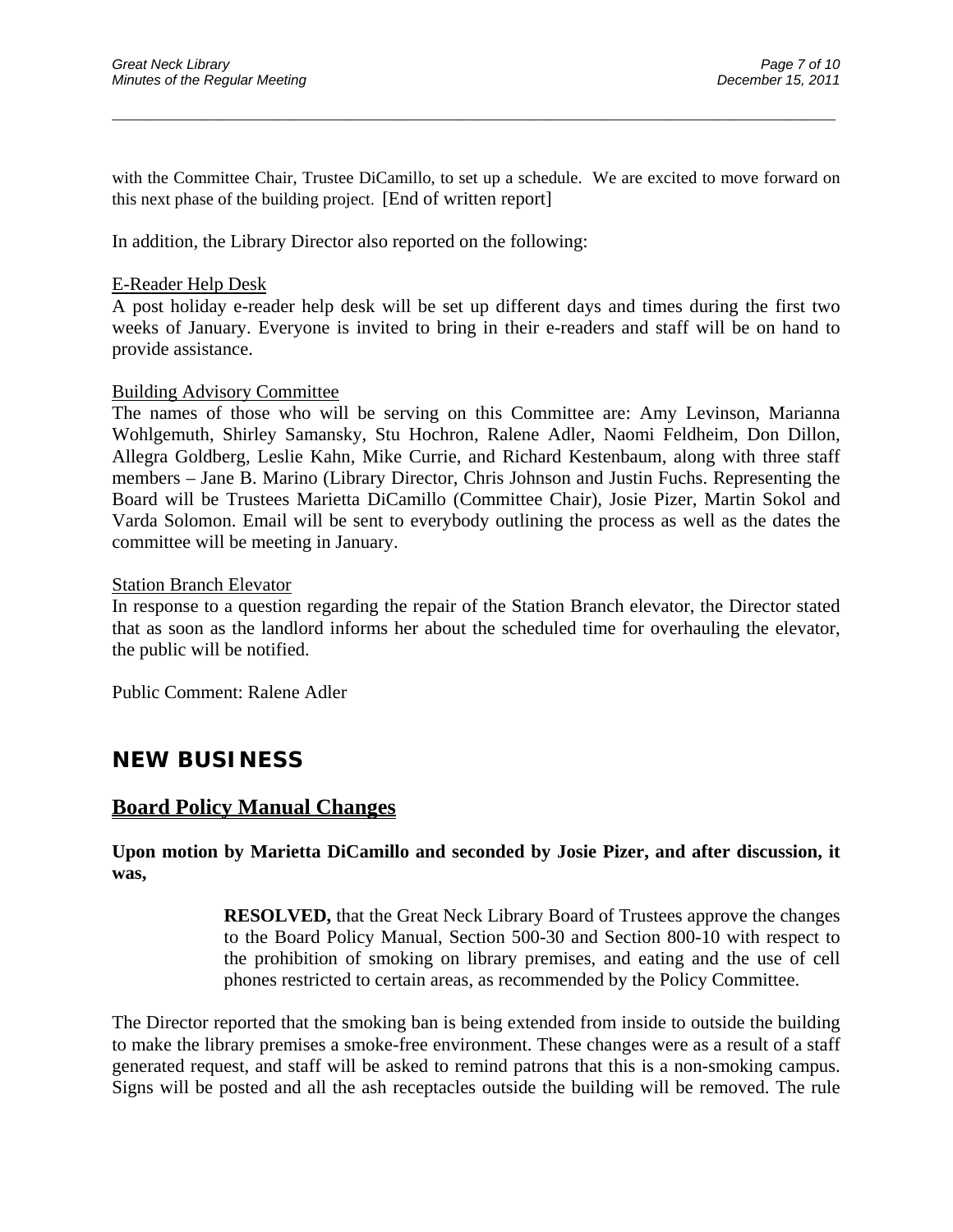with regard to eating in the library will be enforced. [see Policy Committee Report under *Reports* for further information]

 $\overline{a}$  , and the contribution of the contribution of the contribution of the contribution of the contribution of the contribution of the contribution of the contribution of the contribution of the contribution of the co

Public Comment: Ralene Adler

**VOTE:** Yes **–** 7 (DiCamillo, Esagoff, Kaplan, Marcus, Pizer, Sokol, Solomon) *MOTION CARRIED UNANIMOUSLY* 

**Upon motion by Marietta DiCamillo and seconded by Varda Solomon, and after discussion, it was,** 

> **RESOLVED,** that the Great Neck Library Board of Trustees approve the changes to the Board Policy Manual, Section 800-10 with respect to the fees for meeting room usage as recommended by the Policy Committee. [See Policy Committee Report under *Reports* for further information]

**VOTE:** Yes **–** 6 (DiCamillo, Esagoff, Kaplan, Marcus, Pizer, Sokol, Solomon) *MOTION CARRIED UNANIMOUSLY* 

## **Budget Revision**

**Upon motion by Varda Solomon and seconded by Marietta DiCamillo, and after discussion, it was,** 

> **RESOLVED,** that the Great Neck Library Board of Trustees authorize the lineitem changes to the 2011 operating budget as detailed in the 2011 Budget Reallocation Analysis, a copy of which is to be appended to the Minutes of this meeting as well as to the copy of the 2011 Budget maintained on file for the public at Main and the Branches and on the website.

**VOTE:** Yes **–** 7 (DiCamillo, Esagoff, Kaplan, Marcus, Pizer, Sokol, Solomon) *MOTION CARRIED UNANIMOUSLY* 

## **Generator**

**Upon motion by Martin Sokol and seconded by Marietta DiCamillo, and after discussion, it was,** 

**RESOLVED,** that the Great Neck Library Board of Trustees authorize the installation of a Generac Model 05887 generator as well as the switches and additional work and wiring that is necessary for that generator at a cost not to exceed \$24,000 such funds to be taken from the Main Building and Special Services fund.

Trustee Solomon reported that this was discussed in the Finance Committee meeting and it was felt that there is a need to get an emergency generator for the main building which has been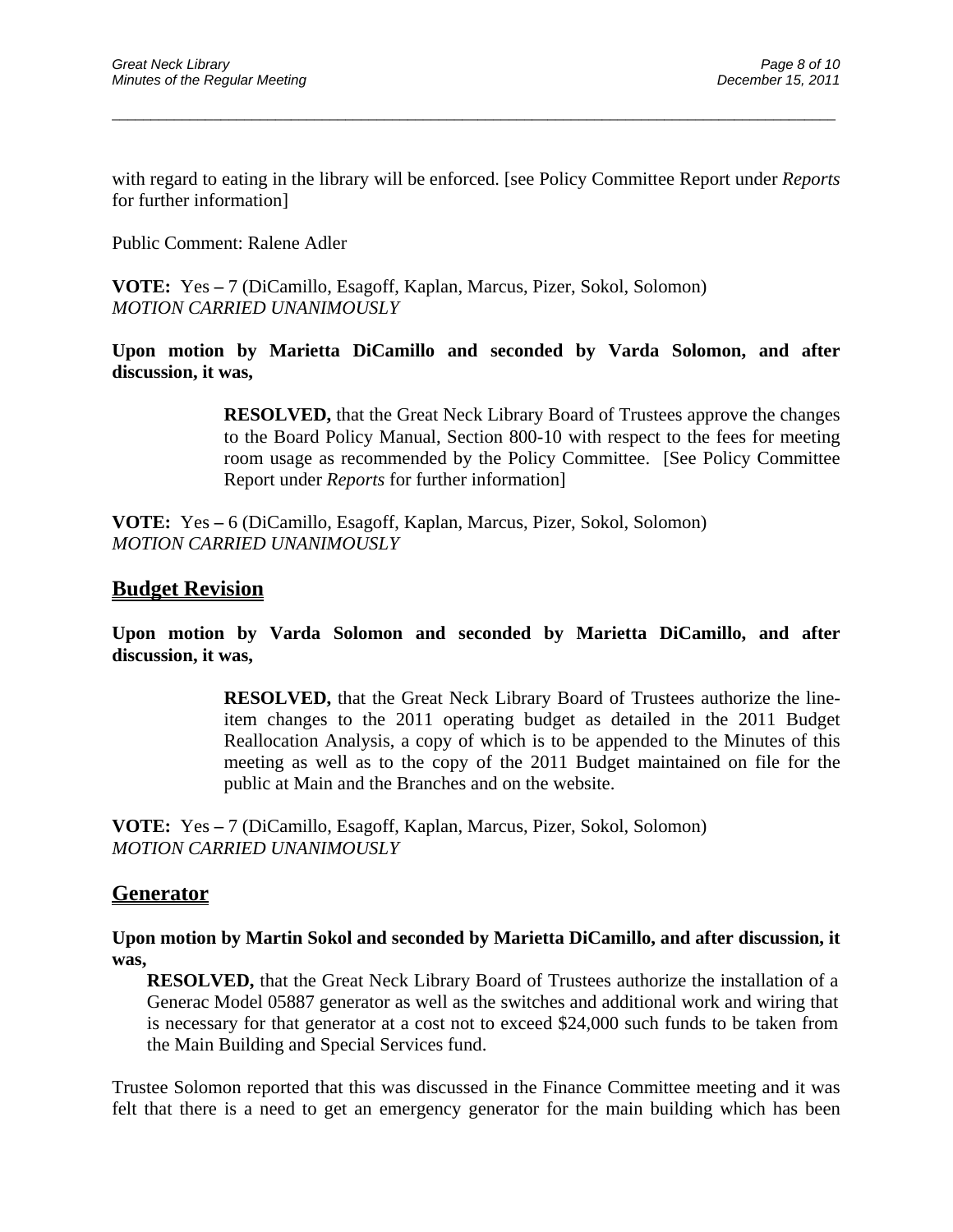subjected to several power outages which takes down the computer system. The generator that is being asked to be purchased is a backup only for the computer system. The concern was that this is a large amount of money to be spent when one bid was received. Solicitations for written bids went to several companies and only one bid was received by the Library. The Director was asked to work with the Computer Department Head to get other bids.

 $\overline{a}$  , and the contribution of the contribution of the contribution of the contribution of the contribution of the contribution of the contribution of the contribution of the contribution of the contribution of the co

Trustee Solomon recommended that the motion be tabled until further bids were obtained. This was seconded by Trustee DiCamillo and all the Trustees voted unanimously to table the motion.

# **OTHER BUSINESS**

## **Sunday Closing**

A request was received from a member of the public asking the Board to revisit its Sunday closing schedule for the month of June. She was unhappy that a Sunday was shaved off right before the Regents examination.

Trustee DiCamillo stated that this was a cost-saving approach for closing one Sunday earlier in June. She would like to take another look at the numbers in terms of dollars that were prepared before the Board approved the change in hours. She also stated that the Board may be able to come up with another cost-savings alternative rather than closing on that Sunday.

Mr. Zitofsky suggested that the Personnel Committee could consider going back to the original Sunday schedule and closing another Sunday during a holiday weekend when the Library is not busy.

Trustee Marcus said that the Board must be aware of when these exams are being given and make sure the Library does not close on the Sundays prior to these exams.

## **Collective Bargaining**

The Director reported that Counsel is requesting a meeting with the Board in Executive Session on Monday, December 19, 2011, to update them on the status of the contract negotiations. She had polled the Trustees and she has a quorum for the meeting to take place. The meeting will be at 8:00 p.m. in the Main Library. [Note: December  $19<sup>th</sup>$  meeting was cancelled at the last minute due to a lack of quorum. It was rescheduled for Tuesday, January 3, 2012.]

## **Attorney**

Attorney Bob Goldberg will be leaving Farrell Fritz, P.C., the firm retained to represent the Library. He was thanked for all his services, and well wishes for his future endeavors were extended to him.